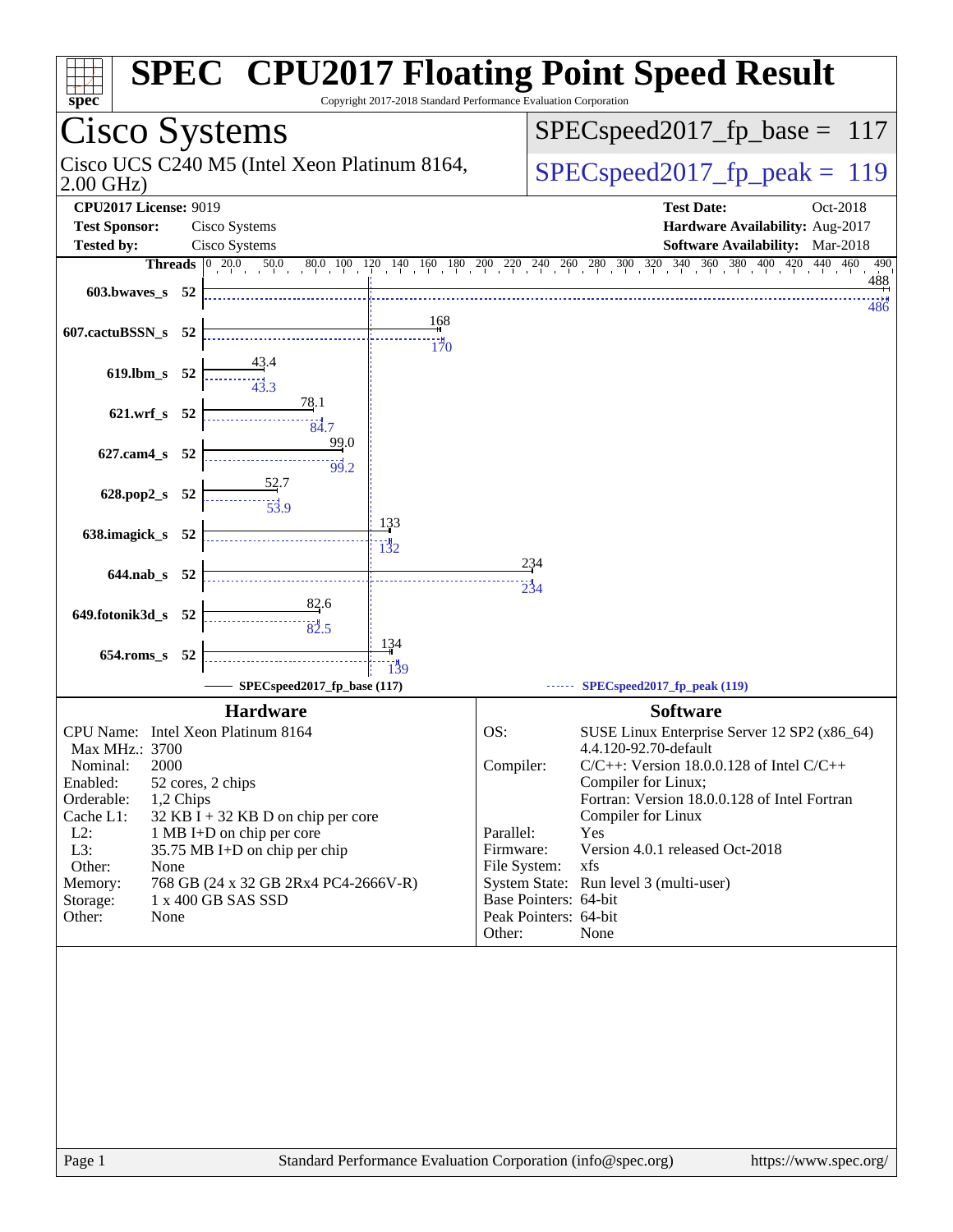

Copyright 2017-2018 Standard Performance Evaluation Corporation

## Cisco Systems

2.00 GHz) Cisco UCS C240 M5 (Intel Xeon Platinum 8164,  $\vert$  SPECspeed2017 fp\_peak = 119

SPECspeed2017 fp base =  $117$ 

**[CPU2017 License:](http://www.spec.org/auto/cpu2017/Docs/result-fields.html#CPU2017License)** 9019 **[Test Date:](http://www.spec.org/auto/cpu2017/Docs/result-fields.html#TestDate)** Oct-2018 **[Test Sponsor:](http://www.spec.org/auto/cpu2017/Docs/result-fields.html#TestSponsor)** Cisco Systems **[Hardware Availability:](http://www.spec.org/auto/cpu2017/Docs/result-fields.html#HardwareAvailability)** Aug-2017 **[Tested by:](http://www.spec.org/auto/cpu2017/Docs/result-fields.html#Testedby)** Cisco Systems **[Software Availability:](http://www.spec.org/auto/cpu2017/Docs/result-fields.html#SoftwareAvailability)** Mar-2018

#### **[Results Table](http://www.spec.org/auto/cpu2017/Docs/result-fields.html#ResultsTable)**

|                                   | <b>Base</b>    |                |              |                |              | <b>Peak</b>    |       |                |                |              |                |              |                |              |
|-----------------------------------|----------------|----------------|--------------|----------------|--------------|----------------|-------|----------------|----------------|--------------|----------------|--------------|----------------|--------------|
| <b>Benchmark</b>                  | <b>Threads</b> | <b>Seconds</b> | <b>Ratio</b> | <b>Seconds</b> | <b>Ratio</b> | <b>Seconds</b> | Ratio | <b>Threads</b> | <b>Seconds</b> | <b>Ratio</b> | <b>Seconds</b> | <b>Ratio</b> | <b>Seconds</b> | <b>Ratio</b> |
| $603.bwaves$ s                    | 52             | 121            | 488          | 122            | 484          | 121            | 488   | 52             | <u>121</u>     | 486          | 121            | 487          | 122            | 482          |
| 607.cactuBSSN s                   | 52             | 98.9           | 169          | 99.0           | 168          | 100            | 166   | 52             | 98.3           | <b>170</b>   | 97.4           | 171          | 98.3           | 170          |
| $619.1$ bm s                      | 52             | 121            | 43.4         | 121            | 43.3         | 121            | 43.4  | 52             | 121            | 43.4         | 121            | 43.3         | 121            | 43.3         |
| $621$ .wrf s                      | 52             | 169            | 78.1         | 169            | 78.1         | 169            | 78.0  | 52             | 156            | 84.7         | 156            | 84.7         | 157            | 84.3         |
| $627$ .cam $4 \text{ s}$          | 52             | 89.6           | 99.0         | 89.6           | 98.9         | 89.3           | 99.2  | 52             | 89.4           | 99.1         | 89.3           | 99.2         | 89.4           | 99.2         |
| $628.pop2_s$                      | 52             | 225            | 52.7         | 226            | 52.4         | 225            | 52.9  | 52             | 220            | 53.9         | 221            | 53.7         | 220            | 53.9         |
| 638.imagick_s                     | 52             | 109            | 132          | 108            | 133          | 109            | 133   | 52             | 108            | 134          | 109            | 132          | 109            | 132          |
| $644$ .nab s                      | 52             | 74.9           | 233          | 74.7           | 234          | 74.7           | 234   | 52             | 74.7           | 234          | 74.7           | 234          | 74.8           | 234          |
| 649.fotonik3d s                   | 52             | 111            | 82.2         | 110            | 82.6         | 110            | 83.0  | 52             | 111            | 82.5         | 112            | 81.4         | 111            | 82.5         |
| $654$ .roms s                     | 52             | 117            | 135          | <u>118</u>     | <u>134</u>   | 119            | 133   | 52             | 113            | 139          | <u>114</u>     | <u>139</u>   | 115            | 137          |
| $SPEC speed2017$ fp base =<br>117 |                |                |              |                |              |                |       |                |                |              |                |              |                |              |

**[SPECspeed2017\\_fp\\_peak =](http://www.spec.org/auto/cpu2017/Docs/result-fields.html#SPECspeed2017fppeak) 119**

Results appear in the [order in which they were run.](http://www.spec.org/auto/cpu2017/Docs/result-fields.html#RunOrder) Bold underlined text [indicates a median measurement](http://www.spec.org/auto/cpu2017/Docs/result-fields.html#Median).

#### **[Operating System Notes](http://www.spec.org/auto/cpu2017/Docs/result-fields.html#OperatingSystemNotes)**

Stack size set to unlimited using "ulimit -s unlimited"

#### **[General Notes](http://www.spec.org/auto/cpu2017/Docs/result-fields.html#GeneralNotes)**

Environment variables set by runcpu before the start of the run: KMP\_AFFINITY = "granularity=fine,compact" LD\_LIBRARY\_PATH = "/home/cpu2017/lib/ia32:/home/cpu2017/lib/intel64" OMP STACKSIZE = "192M"

 Binaries compiled on a system with 1x Intel Core i7-4790 CPU + 32GB RAM memory using Redhat Enterprise Linux 7.4 Transparent Huge Pages enabled by default Prior to runcpu invocation Filesystem page cache synced and cleared with: sync; echo 3> /proc/sys/vm/drop\_caches Yes: The test sponsor attests, as of date of publication, that CVE-2017-5754 (Meltdown) is mitigated in the system as tested and documented. Yes: The test sponsor attests, as of date of publication, that CVE-2017-5753 (Spectre variant 1) is mitigated in the system as tested and documented. Yes: The test sponsor attests, as of date of publication, that CVE-2017-5715 (Spectre variant 2) is mitigated in the system as tested and documented.

#### **[Platform Notes](http://www.spec.org/auto/cpu2017/Docs/result-fields.html#PlatformNotes)**

BIOS Settings: Intel HyperThreading Technology set to Disabled CPU performance set to Enterprise

**(Continued on next page)**

Page 2 Standard Performance Evaluation Corporation [\(info@spec.org\)](mailto:info@spec.org) <https://www.spec.org/>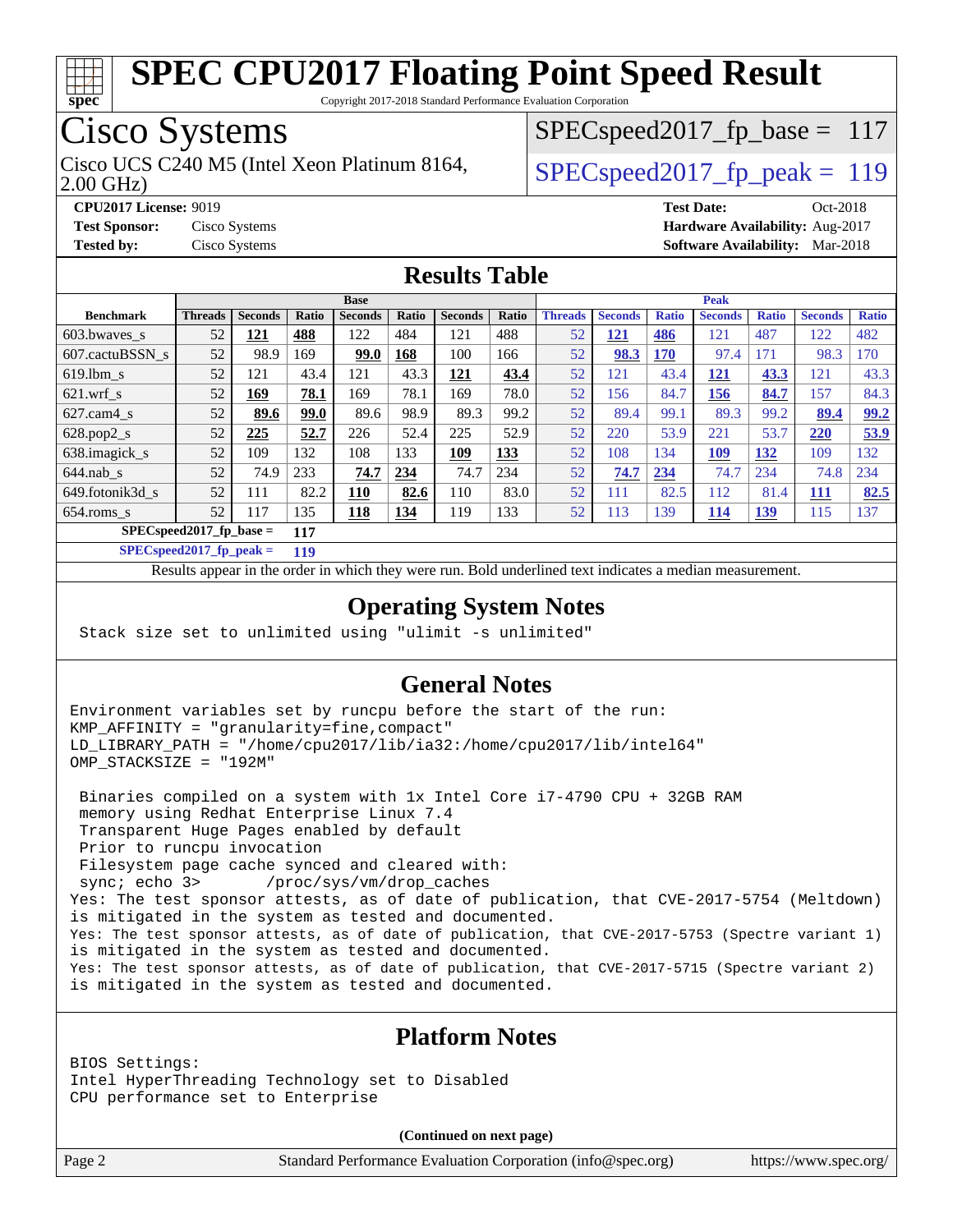

Copyright 2017-2018 Standard Performance Evaluation Corporation

## Cisco Systems

2.00 GHz) Cisco UCS C240 M5 (Intel Xeon Platinum 8164,  $\boxed{\text{SPEC speed2017\_fp\_peak = 119}}$ 

[SPECspeed2017\\_fp\\_base =](http://www.spec.org/auto/cpu2017/Docs/result-fields.html#SPECspeed2017fpbase) 117

**[CPU2017 License:](http://www.spec.org/auto/cpu2017/Docs/result-fields.html#CPU2017License)** 9019 **[Test Date:](http://www.spec.org/auto/cpu2017/Docs/result-fields.html#TestDate)** Oct-2018 **[Test Sponsor:](http://www.spec.org/auto/cpu2017/Docs/result-fields.html#TestSponsor)** Cisco Systems **[Hardware Availability:](http://www.spec.org/auto/cpu2017/Docs/result-fields.html#HardwareAvailability)** Aug-2017 **[Tested by:](http://www.spec.org/auto/cpu2017/Docs/result-fields.html#Testedby)** Cisco Systems **[Software Availability:](http://www.spec.org/auto/cpu2017/Docs/result-fields.html#SoftwareAvailability)** Mar-2018

#### **[Platform Notes \(Continued\)](http://www.spec.org/auto/cpu2017/Docs/result-fields.html#PlatformNotes)**

| Power Performance Tuning set to OS Controls<br>SNC set to Disabled<br>Patrol Scrub set to Disabled<br>Sysinfo program /home/cpu2017/bin/sysinfo<br>running on linux-klde Wed Oct 31 04:58:41 2018                                                                                                                                                                                               | Rev: r5797 of 2017-06-14 96c45e4568ad54c135fd618bcc091c0f                                                                                                                                                                                                                                                                                                                                              |                       |  |  |  |
|-------------------------------------------------------------------------------------------------------------------------------------------------------------------------------------------------------------------------------------------------------------------------------------------------------------------------------------------------------------------------------------------------|--------------------------------------------------------------------------------------------------------------------------------------------------------------------------------------------------------------------------------------------------------------------------------------------------------------------------------------------------------------------------------------------------------|-----------------------|--|--|--|
| SUT (System Under Test) info as seen by some common utilities.<br>For more information on this section, see<br>https://www.spec.org/cpu2017/Docs/config.html#sysinfo                                                                                                                                                                                                                            |                                                                                                                                                                                                                                                                                                                                                                                                        |                       |  |  |  |
| From /proc/cpuinfo<br>"physical id"s (chips)<br>2<br>52 "processors"<br>cpu cores : 26<br>siblings : 26<br>29                                                                                                                                                                                                                                                                                   | model name : Intel(R) Xeon(R) Platinum 8164 CPU @ 2.00GHz<br>cores, siblings (Caution: counting these is hw and system dependent. The following<br>excerpts from /proc/cpuinfo might not be reliable. Use with caution.)<br>physical 0: cores 0 1 2 3 4 5 6 8 9 10 11 12 13 16 17 18 19 20 21 22 24 25 26 27 28<br>physical 1: cores 0 1 2 3 4 5 6 8 9 10 11 12 13 16 17 18 19 20 21 22 24 25 26 27 28 |                       |  |  |  |
| 29<br>From 1scpu:<br>Architecture:<br>$CPU op-mode(s):$<br>Byte Order:<br>CPU(s):<br>On-line $CPU(s)$ list:<br>Thread( $s$ ) per core:<br>$Core(s)$ per socket:<br>Socket(s):<br>NUMA $node(s):$<br>Vendor ID:<br>CPU family:<br>Model:<br>Model name:<br>Stepping:<br>CPU MHz:<br>$CPU$ $max$ $MHz$ :<br>CPU min MHz:<br>BogoMIPS:<br>Virtualization:<br>Lld cache:<br>Lli cache:<br>L2 cache: | x86 64<br>$32$ -bit, $64$ -bit<br>Little Endian<br>52<br>$0 - 51$<br>$\mathbf{1}$<br>26<br>2<br>2<br>GenuineIntel<br>6<br>85<br>$Intel(R)$ Xeon $(R)$ Platinum 8164 CPU @ 2.00GHz<br>4<br>1000.098<br>3700.0000<br>1000.0000<br>3990.62<br>$VT - x$<br>32K<br>32K<br>1024K<br>(Continued on next page)                                                                                                 |                       |  |  |  |
| Page 3                                                                                                                                                                                                                                                                                                                                                                                          | Standard Performance Evaluation Corporation (info@spec.org)                                                                                                                                                                                                                                                                                                                                            | https://www.spec.org/ |  |  |  |
|                                                                                                                                                                                                                                                                                                                                                                                                 |                                                                                                                                                                                                                                                                                                                                                                                                        |                       |  |  |  |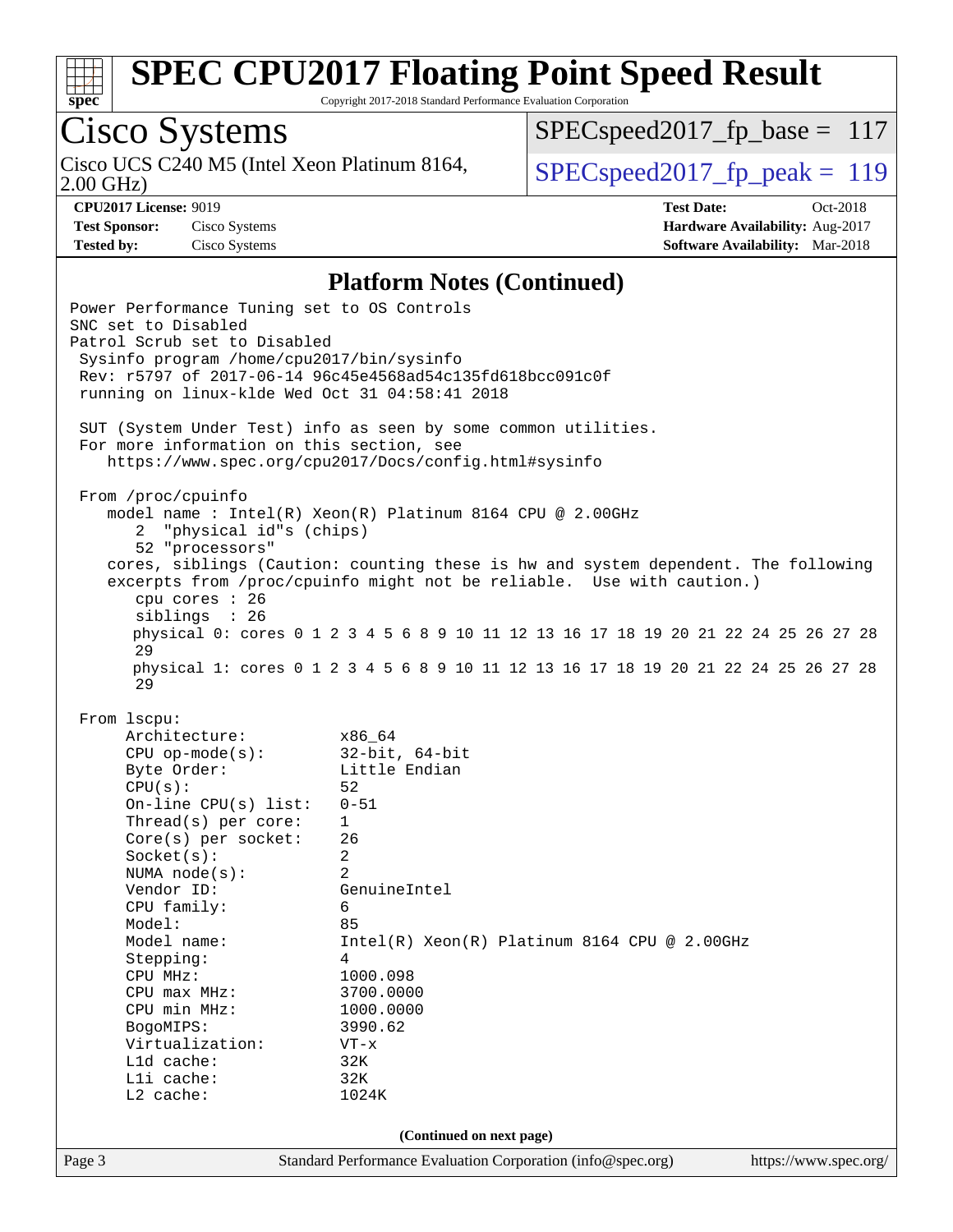

Copyright 2017-2018 Standard Performance Evaluation Corporation

Cisco Systems Cisco UCS C240 M5 (Intel Xeon Platinum 8164,<br>2.00 GHz) SPECspeed2017 fp peak =  $119$  $SPEC speed2017_fp\_base = 117$ **[CPU2017 License:](http://www.spec.org/auto/cpu2017/Docs/result-fields.html#CPU2017License)** 9019 **[Test Date:](http://www.spec.org/auto/cpu2017/Docs/result-fields.html#TestDate)** Oct-2018 **[Test Sponsor:](http://www.spec.org/auto/cpu2017/Docs/result-fields.html#TestSponsor)** Cisco Systems **[Hardware Availability:](http://www.spec.org/auto/cpu2017/Docs/result-fields.html#HardwareAvailability)** Aug-2017 **[Tested by:](http://www.spec.org/auto/cpu2017/Docs/result-fields.html#Testedby)** Cisco Systems **[Software Availability:](http://www.spec.org/auto/cpu2017/Docs/result-fields.html#SoftwareAvailability)** Mar-2018 **[Platform Notes \(Continued\)](http://www.spec.org/auto/cpu2017/Docs/result-fields.html#PlatformNotes)** L3 cache: 36608K NUMA node0 CPU(s): 0-25 NUMA node1 CPU(s): 26-51 Flags: fpu vme de pse tsc msr pae mce cx8 apic sep mtrr pge mca cmov pat pse36 clflush dts acpi mmx fxsr sse sse2 ss ht tm pbe syscall nx pdpe1gb rdtscp lm constant tsc art arch perfmon pebs bts rep good nopl xtopology nonstop tsc aperfmperf eagerfpu pni pclmulqdq dtes64 monitor ds\_cpl vmx smx est tm2 ssse3 sdbg fma cx16 xtpr pdcm pcid dca sse4\_1 sse4\_2 x2apic movbe popcnt tsc\_deadline\_timer aes xsave avx f16c rdrand lahf\_lm abm 3dnowprefetch ida arat epb invpcid\_single pln pts dtherm hwp hwp\_act\_window hwp\_epp hwp\_pkg\_req intel\_pt rsb\_ctxsw spec\_ctrl stibp retpoline kaiser tpr\_shadow vnmi flexpriority ept vpid fsgsbase tsc\_adjust bmi1 hle avx2 smep bmi2 erms invpcid rtm cqm mpx avx512f avx512dq rdseed adx smap clflushopt clwb avx512cd avx512bw avx512vl xsaveopt xsavec xgetbv1 cqm\_llc cqm\_occup\_llc /proc/cpuinfo cache data cache size : 36608 KB From numactl --hardware WARNING: a numactl 'node' might or might not correspond to a physical chip. available: 2 nodes (0-1) node 0 cpus: 0 1 2 3 4 5 6 7 8 9 10 11 12 13 14 15 16 17 18 19 20 21 22 23 24 25 node 0 size: 385627 MB node 0 free: 381872 MB node 1 cpus: 26 27 28 29 30 31 32 33 34 35 36 37 38 39 40 41 42 43 44 45 46 47 48 49 50 51 node 1 size: 387054 MB node 1 free: 382811 MB node distances: node 0 1 0: 10 21 1: 21 10 From /proc/meminfo MemTotal: 791226412 kB HugePages\_Total: 0 Hugepagesize: 2048 kB From /etc/\*release\* /etc/\*version\* SuSE-release: SUSE Linux Enterprise Server 12 (x86\_64) VERSION = 12 PATCHLEVEL = 2 # This file is deprecated and will be removed in a future service pack or release. # Please check /etc/os-release for details about this release. os-release: NAME="SLES" VERSION="12-SP2" **(Continued on next page)**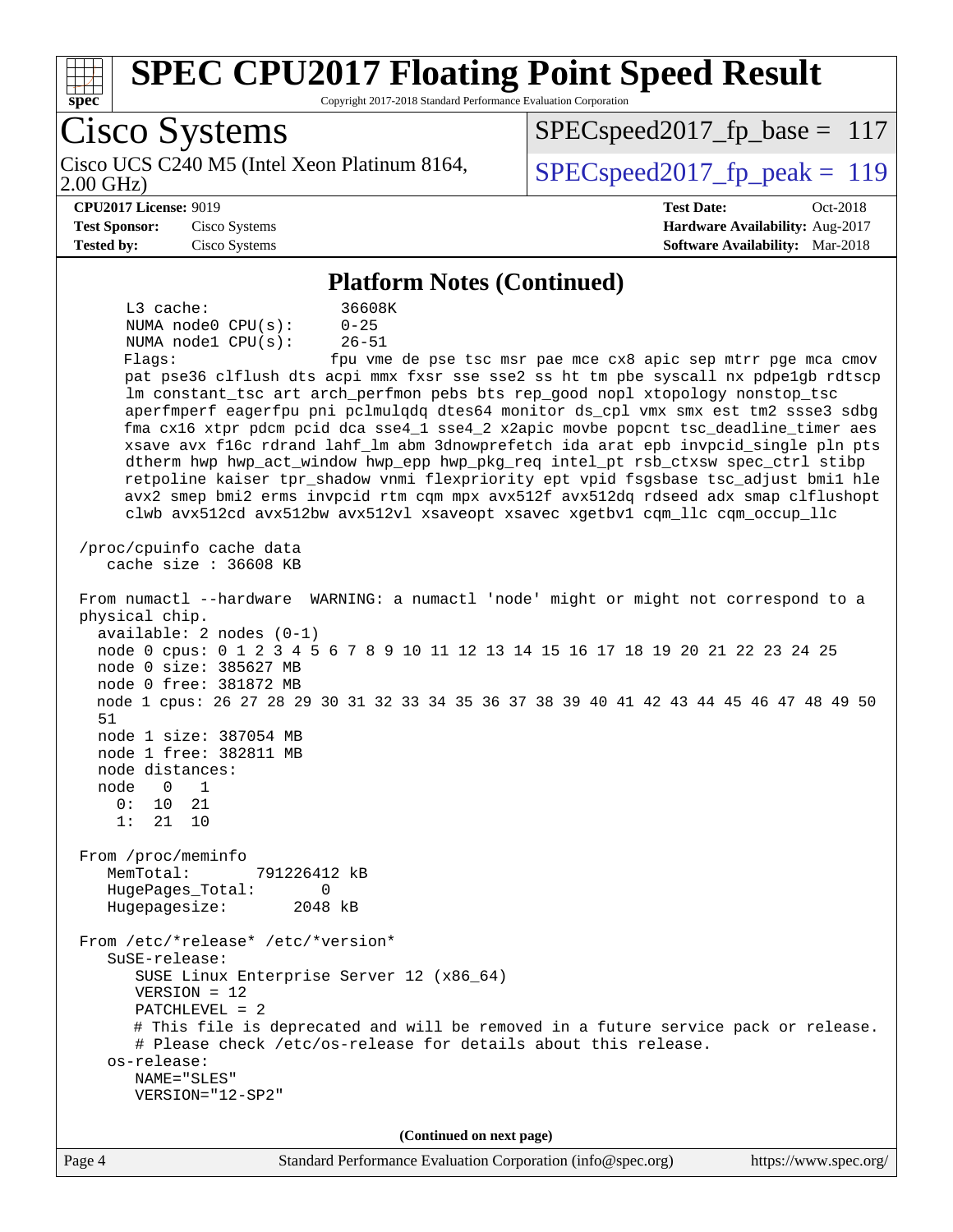

Copyright 2017-2018 Standard Performance Evaluation Corporation

## Cisco Systems

2.00 GHz) Cisco UCS C240 M5 (Intel Xeon Platinum 8164,  $\vert$  [SPECspeed2017\\_fp\\_peak =](http://www.spec.org/auto/cpu2017/Docs/result-fields.html#SPECspeed2017fppeak) 119

 $SPEC speed2017_fp\_base = 117$ 

**[CPU2017 License:](http://www.spec.org/auto/cpu2017/Docs/result-fields.html#CPU2017License)** 9019 **[Test Date:](http://www.spec.org/auto/cpu2017/Docs/result-fields.html#TestDate)** Oct-2018 **[Test Sponsor:](http://www.spec.org/auto/cpu2017/Docs/result-fields.html#TestSponsor)** Cisco Systems **[Hardware Availability:](http://www.spec.org/auto/cpu2017/Docs/result-fields.html#HardwareAvailability)** Aug-2017 **[Tested by:](http://www.spec.org/auto/cpu2017/Docs/result-fields.html#Testedby)** Cisco Systems **[Software Availability:](http://www.spec.org/auto/cpu2017/Docs/result-fields.html#SoftwareAvailability)** Mar-2018

#### **[Platform Notes \(Continued\)](http://www.spec.org/auto/cpu2017/Docs/result-fields.html#PlatformNotes)**

 VERSION\_ID="12.2" PRETTY\_NAME="SUSE Linux Enterprise Server 12 SP2" ID="sles" ANSI\_COLOR="0;32" CPE\_NAME="cpe:/o:suse:sles:12:sp2"

uname -a:

 Linux linux-klde 4.4.120-92.70-default #1 SMP Wed Mar 14 15:59:43 UTC 2018 (52a83de) x86\_64 x86\_64 x86\_64 GNU/Linux

run-level 3 Oct 29 15:39

 SPEC is set to: /home/cpu2017 Filesystem Type Size Used Avail Use% Mounted on /dev/sda3 xfs 212G 39G 174G 19% /home

 Additional information from dmidecode follows. WARNING: Use caution when you interpret this section. The 'dmidecode' program reads system data which is "intended to allow hardware to be accurately determined", but the intent may not be met, as there are frequent changes to hardware, firmware, and the "DMTF SMBIOS" standard. BIOS Cisco Systems, Inc. C240M5.4.0.1.139.1003182220 10/03/2018 Memory:

24x 0xCE00 M393A4K40BB2-CTD 32 GB 2 rank 2666

(End of data from sysinfo program)

#### **[Compiler Version Notes](http://www.spec.org/auto/cpu2017/Docs/result-fields.html#CompilerVersionNotes)**

| CC.    | 619.1bm_s(base) 638.imagick_s(base, peak) 644.nab_s(base, peak)                              |                       |
|--------|----------------------------------------------------------------------------------------------|-----------------------|
|        | icc (ICC) 18.0.0 20170811<br>Copyright (C) 1985-2017 Intel Corporation. All rights reserved. |                       |
| CC     | 619.1bm s(peak)                                                                              |                       |
|        | icc (ICC) 18.0.0 20170811<br>Copyright (C) 1985-2017 Intel Corporation. All rights reserved. |                       |
|        | FC 607.cactuBSSN s(base)                                                                     |                       |
|        | icpc (ICC) 18.0.0 20170811                                                                   |                       |
|        | (Continued on next page)                                                                     |                       |
| Page 5 | Standard Performance Evaluation Corporation (info@spec.org)                                  | https://www.spec.org/ |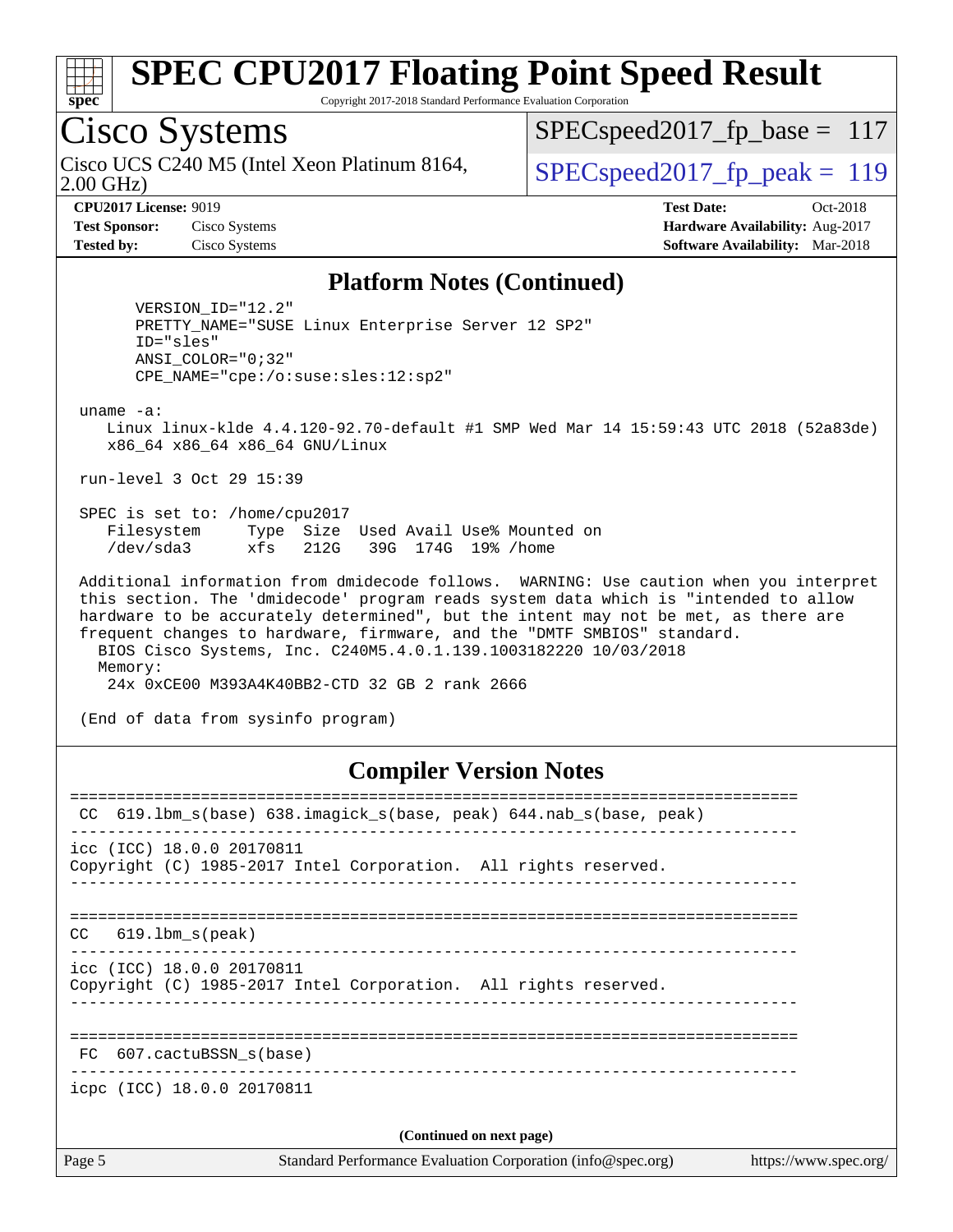

Copyright 2017-2018 Standard Performance Evaluation Corporation

# Cisco Systems<br>Cisco UCS C240 M5 (Intel Xeon Platinum 8164,

2.00 GHz)

[SPECspeed2017\\_fp\\_base =](http://www.spec.org/auto/cpu2017/Docs/result-fields.html#SPECspeed2017fpbase) 117

 $SPEC speed2017_fp\_peak = 119$ 

**[CPU2017 License:](http://www.spec.org/auto/cpu2017/Docs/result-fields.html#CPU2017License)** 9019 **[Test Date:](http://www.spec.org/auto/cpu2017/Docs/result-fields.html#TestDate)** Oct-2018 **[Test Sponsor:](http://www.spec.org/auto/cpu2017/Docs/result-fields.html#TestSponsor)** Cisco Systems **[Hardware Availability:](http://www.spec.org/auto/cpu2017/Docs/result-fields.html#HardwareAvailability)** Aug-2017 **[Tested by:](http://www.spec.org/auto/cpu2017/Docs/result-fields.html#Testedby)** Cisco Systems **[Software Availability:](http://www.spec.org/auto/cpu2017/Docs/result-fields.html#SoftwareAvailability)** Mar-2018

#### **[Compiler Version Notes \(Continued\)](http://www.spec.org/auto/cpu2017/Docs/result-fields.html#CompilerVersionNotes)**

| $\mathbf{C}$ unpher version rotes ( $\mathbf{C}$ ontinueu)                                                                    |                                        |  |  |  |  |  |
|-------------------------------------------------------------------------------------------------------------------------------|----------------------------------------|--|--|--|--|--|
| Copyright (C) 1985-2017 Intel Corporation. All rights reserved.<br>icc (ICC) 18.0.0 20170811                                  |                                        |  |  |  |  |  |
| Copyright (C) 1985-2017 Intel Corporation. All rights reserved.<br>ifort (IFORT) 18.0.0 20170811                              |                                        |  |  |  |  |  |
| Copyright (C) 1985-2017 Intel Corporation. All rights reserved.                                                               |                                        |  |  |  |  |  |
|                                                                                                                               |                                        |  |  |  |  |  |
| FC 607.cactuBSSN_s(peak)                                                                                                      |                                        |  |  |  |  |  |
| icpc (ICC) 18.0.0 20170811                                                                                                    |                                        |  |  |  |  |  |
| Copyright (C) 1985-2017 Intel Corporation. All rights reserved.<br>icc (ICC) 18.0.0 20170811                                  |                                        |  |  |  |  |  |
| Copyright (C) 1985-2017 Intel Corporation. All rights reserved.<br>ifort (IFORT) 18.0.0 20170811                              |                                        |  |  |  |  |  |
| Copyright (C) 1985-2017 Intel Corporation. All rights reserved.                                                               |                                        |  |  |  |  |  |
|                                                                                                                               |                                        |  |  |  |  |  |
| FC 603.bwaves_s(base) 649.fotonik3d_s(base) 654.roms_s(base)                                                                  |                                        |  |  |  |  |  |
| ifort (IFORT) 18.0.0 20170811<br>Copyright (C) 1985-2017 Intel Corporation. All rights reserved.                              |                                        |  |  |  |  |  |
|                                                                                                                               |                                        |  |  |  |  |  |
| 603.bwaves_s(peak) 649.fotonik3d_s(peak) 654.roms_s(peak)<br>FC                                                               |                                        |  |  |  |  |  |
| ifort (IFORT) 18.0.0 20170811                                                                                                 |                                        |  |  |  |  |  |
| Copyright (C) 1985-2017 Intel Corporation. All rights reserved.                                                               |                                        |  |  |  |  |  |
|                                                                                                                               |                                        |  |  |  |  |  |
| $CC$ 621.wrf_s(base) 627.cam4_s(base, peak) 628.pop2_s(base)                                                                  |                                        |  |  |  |  |  |
| ifort (IFORT) 18.0.0 20170811                                                                                                 |                                        |  |  |  |  |  |
| Copyright (C) 1985-2017 Intel Corporation. All rights reserved.<br>icc (ICC) 18.0.0 20170811                                  |                                        |  |  |  |  |  |
| Copyright (C) 1985-2017 Intel Corporation. All rights reserved.                                                               |                                        |  |  |  |  |  |
|                                                                                                                               |                                        |  |  |  |  |  |
| 621.wrf_s(peak) 628.pop2_s(peak)<br>CC                                                                                        | -------------------------------------- |  |  |  |  |  |
| ifort (IFORT) 18.0.0 20170811<br>Copyright (C) 1985-2017 Intel Corporation. All rights reserved.<br>icc (ICC) 18.0.0 20170811 |                                        |  |  |  |  |  |
| (Continued on next page)                                                                                                      |                                        |  |  |  |  |  |
|                                                                                                                               |                                        |  |  |  |  |  |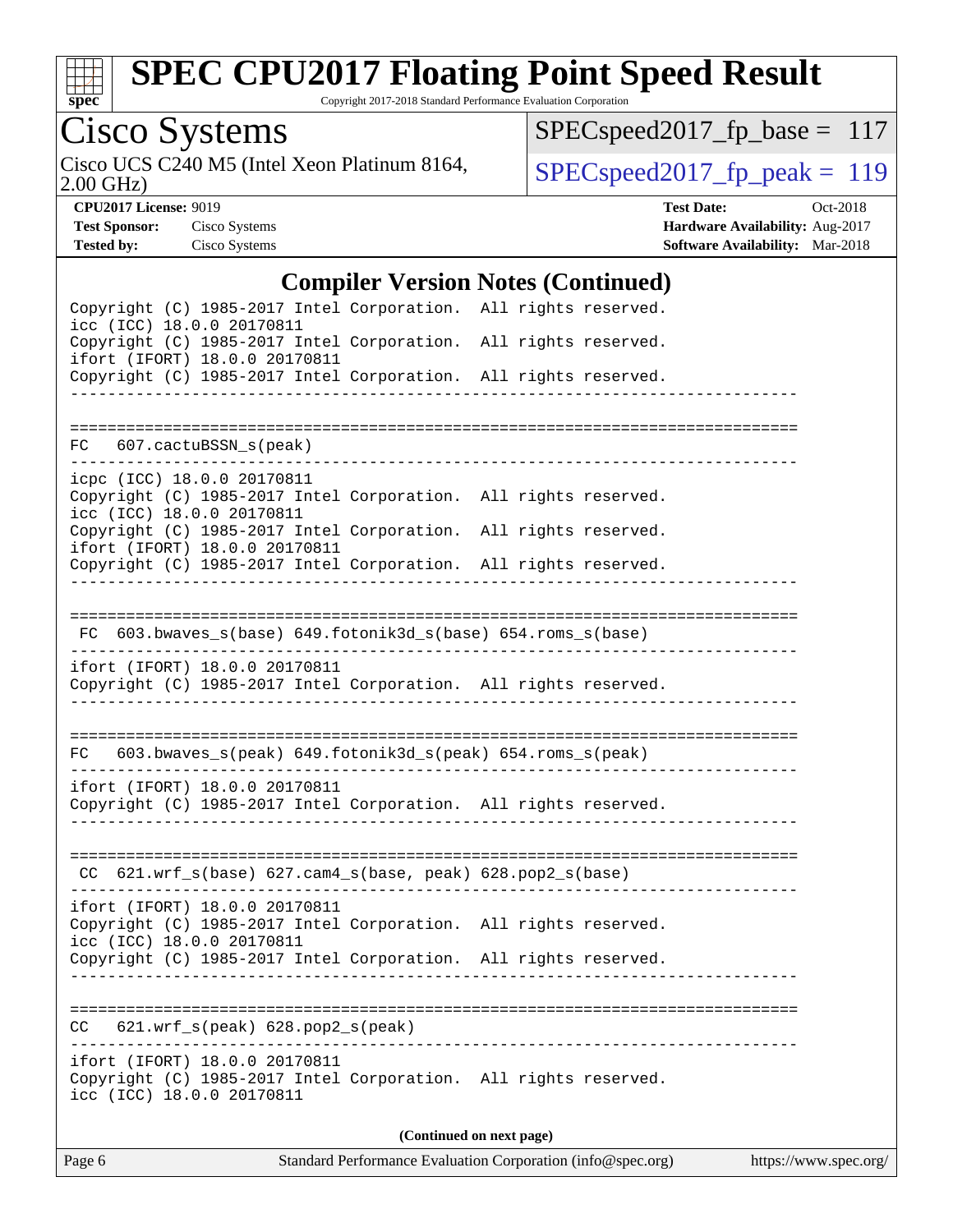

Copyright 2017-2018 Standard Performance Evaluation Corporation

## Cisco Systems

Cisco UCS C240 M5 (Intel Xeon Platinum 8164,  $\vert$  SPECspeed2017 fp\_peak = 119

SPECspeed2017 fp base =  $117$ 

2.00 GHz)

**[CPU2017 License:](http://www.spec.org/auto/cpu2017/Docs/result-fields.html#CPU2017License)** 9019 **[Test Date:](http://www.spec.org/auto/cpu2017/Docs/result-fields.html#TestDate)** Oct-2018 **[Test Sponsor:](http://www.spec.org/auto/cpu2017/Docs/result-fields.html#TestSponsor)** Cisco Systems **Cisco Systems [Hardware Availability:](http://www.spec.org/auto/cpu2017/Docs/result-fields.html#HardwareAvailability)** Aug-2017 **[Tested by:](http://www.spec.org/auto/cpu2017/Docs/result-fields.html#Testedby)** Cisco Systems **[Software Availability:](http://www.spec.org/auto/cpu2017/Docs/result-fields.html#SoftwareAvailability)** Mar-2018

#### **[Compiler Version Notes \(Continued\)](http://www.spec.org/auto/cpu2017/Docs/result-fields.html#CompilerVersionNotes)**

Copyright (C) 1985-2017 Intel Corporation. All rights reserved. ------------------------------------------------------------------------------

### **[Base Compiler Invocation](http://www.spec.org/auto/cpu2017/Docs/result-fields.html#BaseCompilerInvocation)**

[C benchmarks](http://www.spec.org/auto/cpu2017/Docs/result-fields.html#Cbenchmarks):  $\text{icc}$  -m64 -std=c11

[Fortran benchmarks](http://www.spec.org/auto/cpu2017/Docs/result-fields.html#Fortranbenchmarks): [ifort -m64](http://www.spec.org/cpu2017/results/res2018q4/cpu2017-20181113-09763.flags.html#user_FCbase_intel_ifort_64bit_24f2bb282fbaeffd6157abe4f878425411749daecae9a33200eee2bee2fe76f3b89351d69a8130dd5949958ce389cf37ff59a95e7a40d588e8d3a57e0c3fd751)

[Benchmarks using both Fortran and C](http://www.spec.org/auto/cpu2017/Docs/result-fields.html#BenchmarksusingbothFortranandC): [ifort -m64](http://www.spec.org/cpu2017/results/res2018q4/cpu2017-20181113-09763.flags.html#user_CC_FCbase_intel_ifort_64bit_24f2bb282fbaeffd6157abe4f878425411749daecae9a33200eee2bee2fe76f3b89351d69a8130dd5949958ce389cf37ff59a95e7a40d588e8d3a57e0c3fd751) [icc -m64 -std=c11](http://www.spec.org/cpu2017/results/res2018q4/cpu2017-20181113-09763.flags.html#user_CC_FCbase_intel_icc_64bit_c11_33ee0cdaae7deeeab2a9725423ba97205ce30f63b9926c2519791662299b76a0318f32ddfffdc46587804de3178b4f9328c46fa7c2b0cd779d7a61945c91cd35)

[Benchmarks using Fortran, C, and C++:](http://www.spec.org/auto/cpu2017/Docs/result-fields.html#BenchmarksusingFortranCandCXX) [icpc -m64](http://www.spec.org/cpu2017/results/res2018q4/cpu2017-20181113-09763.flags.html#user_CC_CXX_FCbase_intel_icpc_64bit_4ecb2543ae3f1412ef961e0650ca070fec7b7afdcd6ed48761b84423119d1bf6bdf5cad15b44d48e7256388bc77273b966e5eb805aefd121eb22e9299b2ec9d9) [icc -m64 -std=c11](http://www.spec.org/cpu2017/results/res2018q4/cpu2017-20181113-09763.flags.html#user_CC_CXX_FCbase_intel_icc_64bit_c11_33ee0cdaae7deeeab2a9725423ba97205ce30f63b9926c2519791662299b76a0318f32ddfffdc46587804de3178b4f9328c46fa7c2b0cd779d7a61945c91cd35) [ifort -m64](http://www.spec.org/cpu2017/results/res2018q4/cpu2017-20181113-09763.flags.html#user_CC_CXX_FCbase_intel_ifort_64bit_24f2bb282fbaeffd6157abe4f878425411749daecae9a33200eee2bee2fe76f3b89351d69a8130dd5949958ce389cf37ff59a95e7a40d588e8d3a57e0c3fd751)

### **[Base Portability Flags](http://www.spec.org/auto/cpu2017/Docs/result-fields.html#BasePortabilityFlags)**

 603.bwaves\_s: [-DSPEC\\_LP64](http://www.spec.org/cpu2017/results/res2018q4/cpu2017-20181113-09763.flags.html#suite_basePORTABILITY603_bwaves_s_DSPEC_LP64) 607.cactuBSSN\_s: [-DSPEC\\_LP64](http://www.spec.org/cpu2017/results/res2018q4/cpu2017-20181113-09763.flags.html#suite_basePORTABILITY607_cactuBSSN_s_DSPEC_LP64) 619.lbm\_s: [-DSPEC\\_LP64](http://www.spec.org/cpu2017/results/res2018q4/cpu2017-20181113-09763.flags.html#suite_basePORTABILITY619_lbm_s_DSPEC_LP64) 621.wrf\_s: [-DSPEC\\_LP64](http://www.spec.org/cpu2017/results/res2018q4/cpu2017-20181113-09763.flags.html#suite_basePORTABILITY621_wrf_s_DSPEC_LP64) [-DSPEC\\_CASE\\_FLAG](http://www.spec.org/cpu2017/results/res2018q4/cpu2017-20181113-09763.flags.html#b621.wrf_s_baseCPORTABILITY_DSPEC_CASE_FLAG) [-convert big\\_endian](http://www.spec.org/cpu2017/results/res2018q4/cpu2017-20181113-09763.flags.html#user_baseFPORTABILITY621_wrf_s_convert_big_endian_c3194028bc08c63ac5d04de18c48ce6d347e4e562e8892b8bdbdc0214820426deb8554edfa529a3fb25a586e65a3d812c835984020483e7e73212c4d31a38223) 627.cam4\_s: [-DSPEC\\_LP64](http://www.spec.org/cpu2017/results/res2018q4/cpu2017-20181113-09763.flags.html#suite_basePORTABILITY627_cam4_s_DSPEC_LP64) [-DSPEC\\_CASE\\_FLAG](http://www.spec.org/cpu2017/results/res2018q4/cpu2017-20181113-09763.flags.html#b627.cam4_s_baseCPORTABILITY_DSPEC_CASE_FLAG) 628.pop2\_s: [-DSPEC\\_LP64](http://www.spec.org/cpu2017/results/res2018q4/cpu2017-20181113-09763.flags.html#suite_basePORTABILITY628_pop2_s_DSPEC_LP64) [-DSPEC\\_CASE\\_FLAG](http://www.spec.org/cpu2017/results/res2018q4/cpu2017-20181113-09763.flags.html#b628.pop2_s_baseCPORTABILITY_DSPEC_CASE_FLAG) [-convert big\\_endian](http://www.spec.org/cpu2017/results/res2018q4/cpu2017-20181113-09763.flags.html#user_baseFPORTABILITY628_pop2_s_convert_big_endian_c3194028bc08c63ac5d04de18c48ce6d347e4e562e8892b8bdbdc0214820426deb8554edfa529a3fb25a586e65a3d812c835984020483e7e73212c4d31a38223) [-assume byterecl](http://www.spec.org/cpu2017/results/res2018q4/cpu2017-20181113-09763.flags.html#user_baseFPORTABILITY628_pop2_s_assume_byterecl_7e47d18b9513cf18525430bbf0f2177aa9bf368bc7a059c09b2c06a34b53bd3447c950d3f8d6c70e3faf3a05c8557d66a5798b567902e8849adc142926523472) 638.imagick\_s: [-DSPEC\\_LP64](http://www.spec.org/cpu2017/results/res2018q4/cpu2017-20181113-09763.flags.html#suite_basePORTABILITY638_imagick_s_DSPEC_LP64) 644.nab\_s: [-DSPEC\\_LP64](http://www.spec.org/cpu2017/results/res2018q4/cpu2017-20181113-09763.flags.html#suite_basePORTABILITY644_nab_s_DSPEC_LP64) 649.fotonik3d\_s: [-DSPEC\\_LP64](http://www.spec.org/cpu2017/results/res2018q4/cpu2017-20181113-09763.flags.html#suite_basePORTABILITY649_fotonik3d_s_DSPEC_LP64) 654.roms\_s: [-DSPEC\\_LP64](http://www.spec.org/cpu2017/results/res2018q4/cpu2017-20181113-09763.flags.html#suite_basePORTABILITY654_roms_s_DSPEC_LP64)

### **[Base Optimization Flags](http://www.spec.org/auto/cpu2017/Docs/result-fields.html#BaseOptimizationFlags)**

[C benchmarks](http://www.spec.org/auto/cpu2017/Docs/result-fields.html#Cbenchmarks):

[-xCORE-AVX2](http://www.spec.org/cpu2017/results/res2018q4/cpu2017-20181113-09763.flags.html#user_CCbase_f-xCORE-AVX2) [-ipo](http://www.spec.org/cpu2017/results/res2018q4/cpu2017-20181113-09763.flags.html#user_CCbase_f-ipo) [-O3](http://www.spec.org/cpu2017/results/res2018q4/cpu2017-20181113-09763.flags.html#user_CCbase_f-O3) [-no-prec-div](http://www.spec.org/cpu2017/results/res2018q4/cpu2017-20181113-09763.flags.html#user_CCbase_f-no-prec-div) [-qopt-prefetch](http://www.spec.org/cpu2017/results/res2018q4/cpu2017-20181113-09763.flags.html#user_CCbase_f-qopt-prefetch) [-ffinite-math-only](http://www.spec.org/cpu2017/results/res2018q4/cpu2017-20181113-09763.flags.html#user_CCbase_f_finite_math_only_cb91587bd2077682c4b38af759c288ed7c732db004271a9512da14a4f8007909a5f1427ecbf1a0fb78ff2a814402c6114ac565ca162485bbcae155b5e4258871) [-qopt-mem-layout-trans=3](http://www.spec.org/cpu2017/results/res2018q4/cpu2017-20181113-09763.flags.html#user_CCbase_f-qopt-mem-layout-trans_de80db37974c74b1f0e20d883f0b675c88c3b01e9d123adea9b28688d64333345fb62bc4a798493513fdb68f60282f9a726aa07f478b2f7113531aecce732043) [-qopenmp](http://www.spec.org/cpu2017/results/res2018q4/cpu2017-20181113-09763.flags.html#user_CCbase_qopenmp_16be0c44f24f464004c6784a7acb94aca937f053568ce72f94b139a11c7c168634a55f6653758ddd83bcf7b8463e8028bb0b48b77bcddc6b78d5d95bb1df2967) [-DSPEC\\_OPENMP](http://www.spec.org/cpu2017/results/res2018q4/cpu2017-20181113-09763.flags.html#suite_CCbase_DSPEC_OPENMP)

[Fortran benchmarks](http://www.spec.org/auto/cpu2017/Docs/result-fields.html#Fortranbenchmarks):

```
-DSPEC_OPENMP -xCORE-AVX2 -ipo -O3 -no-prec-div -qopt-prefetch
-ffinite-math-only -qopt-mem-layout-trans=3 -qopenmp
-nostandard-realloc-lhs -align array32byte
```
**(Continued on next page)**

| Page 7<br>Standard Performance Evaluation Corporation (info@spec.org)<br>https://www.spec.org/ |
|------------------------------------------------------------------------------------------------|
|------------------------------------------------------------------------------------------------|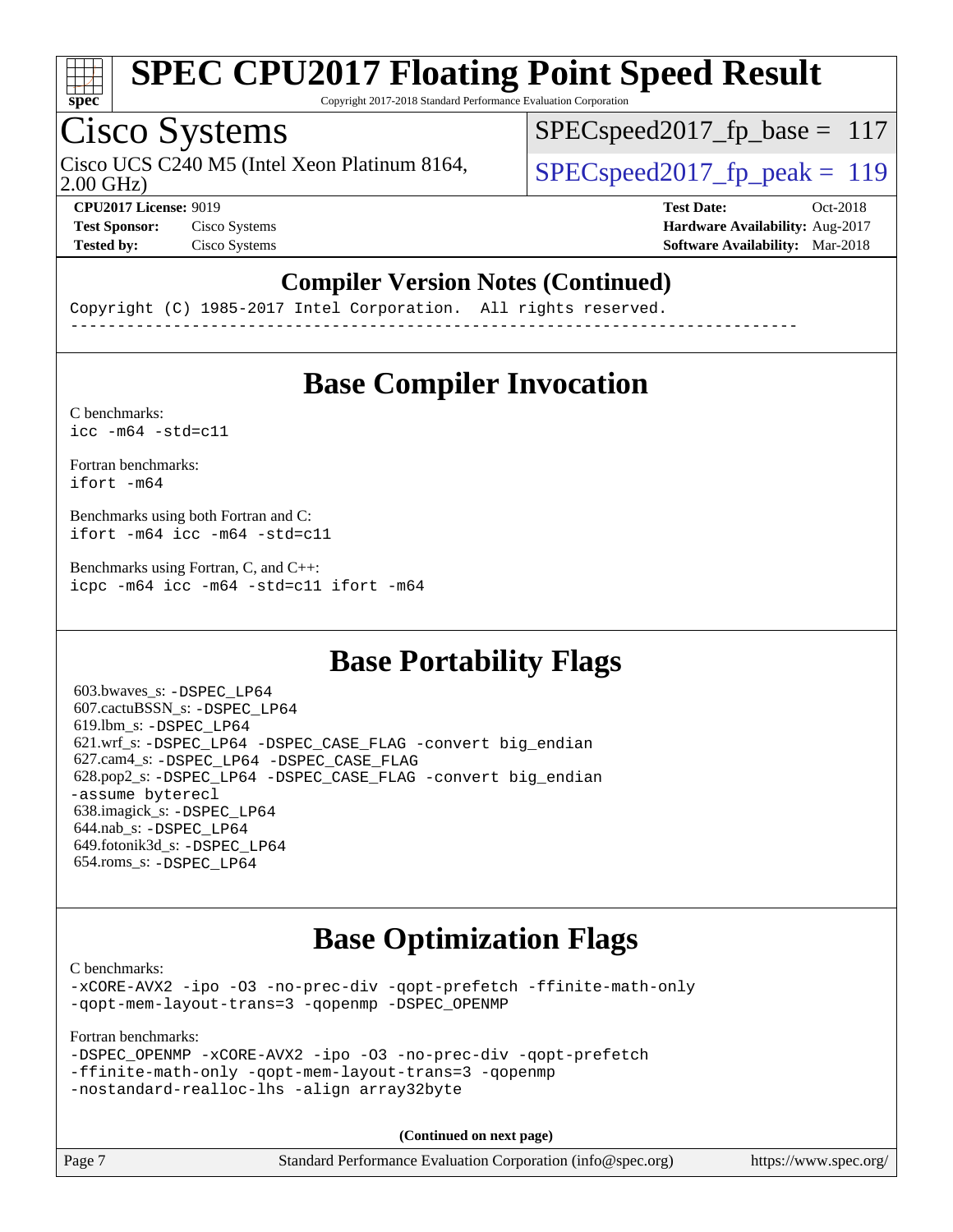

Copyright 2017-2018 Standard Performance Evaluation Corporation

## Cisco Systems

2.00 GHz) Cisco UCS C240 M5 (Intel Xeon Platinum 8164,  $\vert$  SPECspeed2017 fp\_peak = 119

 $SPEC speed2017_fp\_base = 117$ 

**[Test Sponsor:](http://www.spec.org/auto/cpu2017/Docs/result-fields.html#TestSponsor)** Cisco Systems **[Hardware Availability:](http://www.spec.org/auto/cpu2017/Docs/result-fields.html#HardwareAvailability)** Aug-2017 **[Tested by:](http://www.spec.org/auto/cpu2017/Docs/result-fields.html#Testedby)** Cisco Systems **[Software Availability:](http://www.spec.org/auto/cpu2017/Docs/result-fields.html#SoftwareAvailability)** Mar-2018

**[CPU2017 License:](http://www.spec.org/auto/cpu2017/Docs/result-fields.html#CPU2017License)** 9019 **[Test Date:](http://www.spec.org/auto/cpu2017/Docs/result-fields.html#TestDate)** Oct-2018

### **[Base Optimization Flags \(Continued\)](http://www.spec.org/auto/cpu2017/Docs/result-fields.html#BaseOptimizationFlags)**

[Benchmarks using both Fortran and C](http://www.spec.org/auto/cpu2017/Docs/result-fields.html#BenchmarksusingbothFortranandC):

```
-xCORE-AVX2 -ipo -O3 -no-prec-div -qopt-prefetch -ffinite-math-only
-qopt-mem-layout-trans=3 -qopenmp -DSPEC_OPENMP
-nostandard-realloc-lhs -align array32byte
```
[Benchmarks using Fortran, C, and C++:](http://www.spec.org/auto/cpu2017/Docs/result-fields.html#BenchmarksusingFortranCandCXX)

```
-xCORE-AVX2 -ipo -O3 -no-prec-div -qopt-prefetch -ffinite-math-only
-qopt-mem-layout-trans=3 -qopenmp -DSPEC_OPENMP
-nostandard-realloc-lhs -align array32byte
```
### **[Peak Compiler Invocation](http://www.spec.org/auto/cpu2017/Docs/result-fields.html#PeakCompilerInvocation)**

[C benchmarks](http://www.spec.org/auto/cpu2017/Docs/result-fields.html#Cbenchmarks): [icc -m64 -std=c11](http://www.spec.org/cpu2017/results/res2018q4/cpu2017-20181113-09763.flags.html#user_CCpeak_intel_icc_64bit_c11_33ee0cdaae7deeeab2a9725423ba97205ce30f63b9926c2519791662299b76a0318f32ddfffdc46587804de3178b4f9328c46fa7c2b0cd779d7a61945c91cd35)

[Fortran benchmarks](http://www.spec.org/auto/cpu2017/Docs/result-fields.html#Fortranbenchmarks): [ifort -m64](http://www.spec.org/cpu2017/results/res2018q4/cpu2017-20181113-09763.flags.html#user_FCpeak_intel_ifort_64bit_24f2bb282fbaeffd6157abe4f878425411749daecae9a33200eee2bee2fe76f3b89351d69a8130dd5949958ce389cf37ff59a95e7a40d588e8d3a57e0c3fd751)

[Benchmarks using both Fortran and C](http://www.spec.org/auto/cpu2017/Docs/result-fields.html#BenchmarksusingbothFortranandC): [ifort -m64](http://www.spec.org/cpu2017/results/res2018q4/cpu2017-20181113-09763.flags.html#user_CC_FCpeak_intel_ifort_64bit_24f2bb282fbaeffd6157abe4f878425411749daecae9a33200eee2bee2fe76f3b89351d69a8130dd5949958ce389cf37ff59a95e7a40d588e8d3a57e0c3fd751) [icc -m64 -std=c11](http://www.spec.org/cpu2017/results/res2018q4/cpu2017-20181113-09763.flags.html#user_CC_FCpeak_intel_icc_64bit_c11_33ee0cdaae7deeeab2a9725423ba97205ce30f63b9926c2519791662299b76a0318f32ddfffdc46587804de3178b4f9328c46fa7c2b0cd779d7a61945c91cd35)

[Benchmarks using Fortran, C, and C++:](http://www.spec.org/auto/cpu2017/Docs/result-fields.html#BenchmarksusingFortranCandCXX) [icpc -m64](http://www.spec.org/cpu2017/results/res2018q4/cpu2017-20181113-09763.flags.html#user_CC_CXX_FCpeak_intel_icpc_64bit_4ecb2543ae3f1412ef961e0650ca070fec7b7afdcd6ed48761b84423119d1bf6bdf5cad15b44d48e7256388bc77273b966e5eb805aefd121eb22e9299b2ec9d9) [icc -m64 -std=c11](http://www.spec.org/cpu2017/results/res2018q4/cpu2017-20181113-09763.flags.html#user_CC_CXX_FCpeak_intel_icc_64bit_c11_33ee0cdaae7deeeab2a9725423ba97205ce30f63b9926c2519791662299b76a0318f32ddfffdc46587804de3178b4f9328c46fa7c2b0cd779d7a61945c91cd35) [ifort -m64](http://www.spec.org/cpu2017/results/res2018q4/cpu2017-20181113-09763.flags.html#user_CC_CXX_FCpeak_intel_ifort_64bit_24f2bb282fbaeffd6157abe4f878425411749daecae9a33200eee2bee2fe76f3b89351d69a8130dd5949958ce389cf37ff59a95e7a40d588e8d3a57e0c3fd751)

### **[Peak Portability Flags](http://www.spec.org/auto/cpu2017/Docs/result-fields.html#PeakPortabilityFlags)**

Same as Base Portability Flags

### **[Peak Optimization Flags](http://www.spec.org/auto/cpu2017/Docs/result-fields.html#PeakOptimizationFlags)**

[C benchmarks](http://www.spec.org/auto/cpu2017/Docs/result-fields.html#Cbenchmarks):

```
 619.lbm_s: -prof-gen(pass 1) -prof-use(pass 2) -O2 -xCORE-AVX2
-qopt-prefetch -ipo -O3 -ffinite-math-only -no-prec-div
-qopt-mem-layout-trans=3 -DSPEC_SUPPRESS_OPENMP -qopenmp
-DSPEC_OPENMP
```
**(Continued on next page)**

Page 8 Standard Performance Evaluation Corporation [\(info@spec.org\)](mailto:info@spec.org) <https://www.spec.org/>